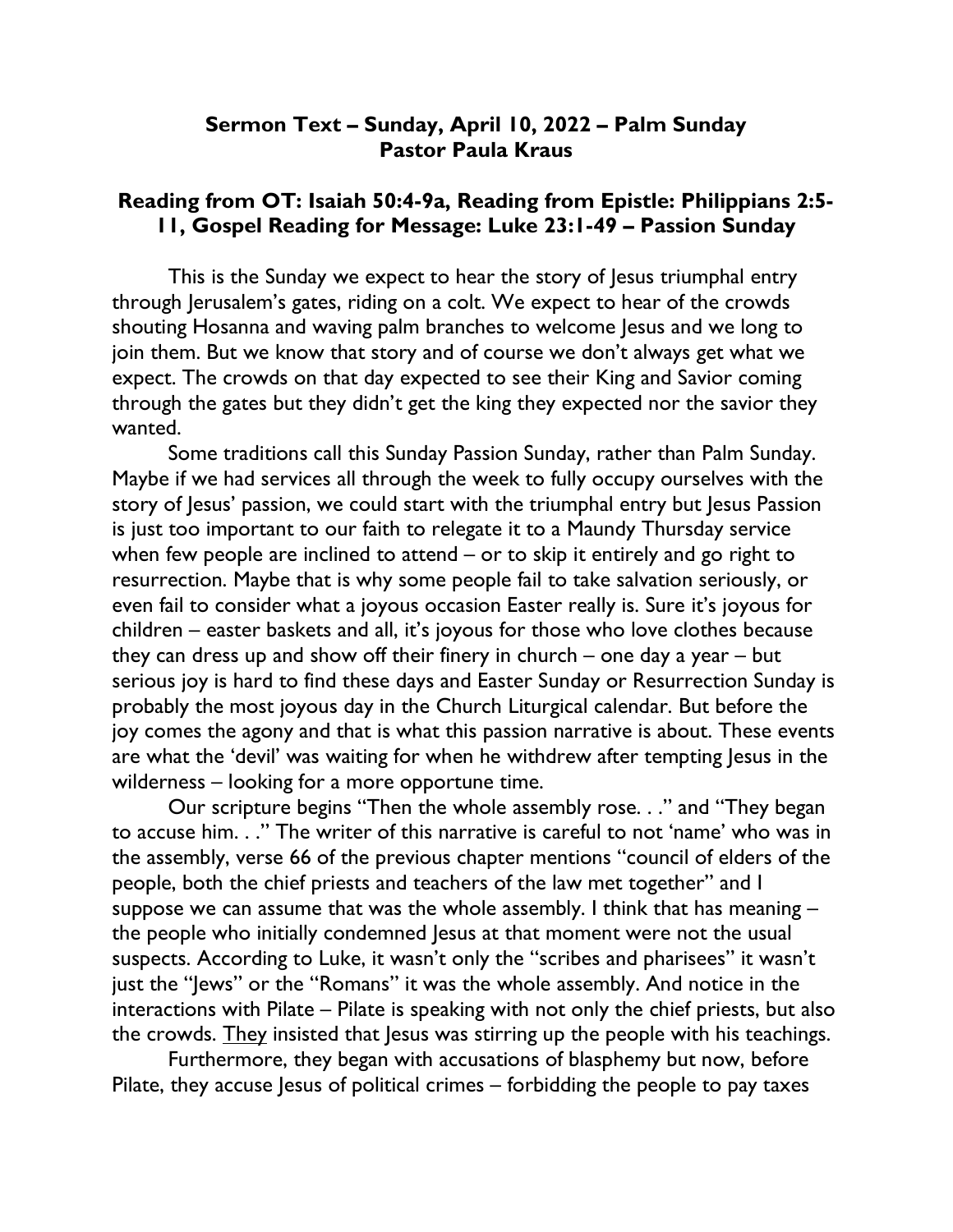and perverting the nation. It should be noted that Pilate would probably not feel his power threatened by a claim that Jesus was "King of the Jews." Pilate might however find talk of insurrection that would challenge his authority to govern a bit threatening. Rumors of insurrection in Judea could get back to Rome and that would cause trouble for Pilate. Herod too might find a claim that Jesus was "King of the Jews" threatening since Herod's title was "King" as Rome allowed him to govern the region of Galilee. Herod however felt Jesus was a novelty, wanted to see him perform, and mocked lesus contemptuously.

But, they – the crowds, the assembly – brought Jesus to Pilate, then to Herod, then back to Pilate. They insisted on accusing Jesus of crimes and insisted that death should be the punishment. Neither Pilate nor Herod found any basis for the accusations but "they all shouted out together, "Away with this fellow! Release Barabbas for us!"" Barabbas – his name means "son of the father" – was an insurrectionist and imprisoned for murder. They, the assembly of people, wanted an insurrectionist not a savior. They had the right name – "son of the father" but the wrong man. It seems Pilate knew this about their chosen 'hero' and wanted instead to release Jesus not Barabbas. They kept shouting "crucify him, crucify him." They prevailed, and to keep the peace Pilate released Barabbas and handed Jesus over to them. [I wonder how long the peace lasted!]

They led Jesus away, they seized Simon the Cyrene to carry Jesus cross – now there is a picture of discipleship, carrying the cross for Jesus. And, when Jesus cautions the weeping women to weep for themselves and their children, he is warning them that if this is what happens to the innocent ones without sin [green wood] how much worse will it be for the sinful guilty ones [dry wood]. If this is what happens in the name of peace – how bad will it get for those who choose insurrection.

Now, when they reached the hill called the skull or "Golgotha" they crucified Jesus; between two common criminals. The soldiers mocked him, the leaders scoffed at him, and the people stood by watching. But, as all this was going on, Jesus forgave them, he promised a place in paradise for the criminal who recognized Jesus' innocence. Maybe it was the darkness that overtook them as Jesus breathed his last that made the people finally think about these events. A centurion, seeing all that took place, praised God and recognized Jesus as an innocent man. And, the crowds who had gathered for the spectacle – when it was all over returned home, beating their breasts. But here's something that stands out – "all his acquaintances, including the women who had followed him from Galilee, stood at a distance, watching these things." Another image of discipleship – bearing witness.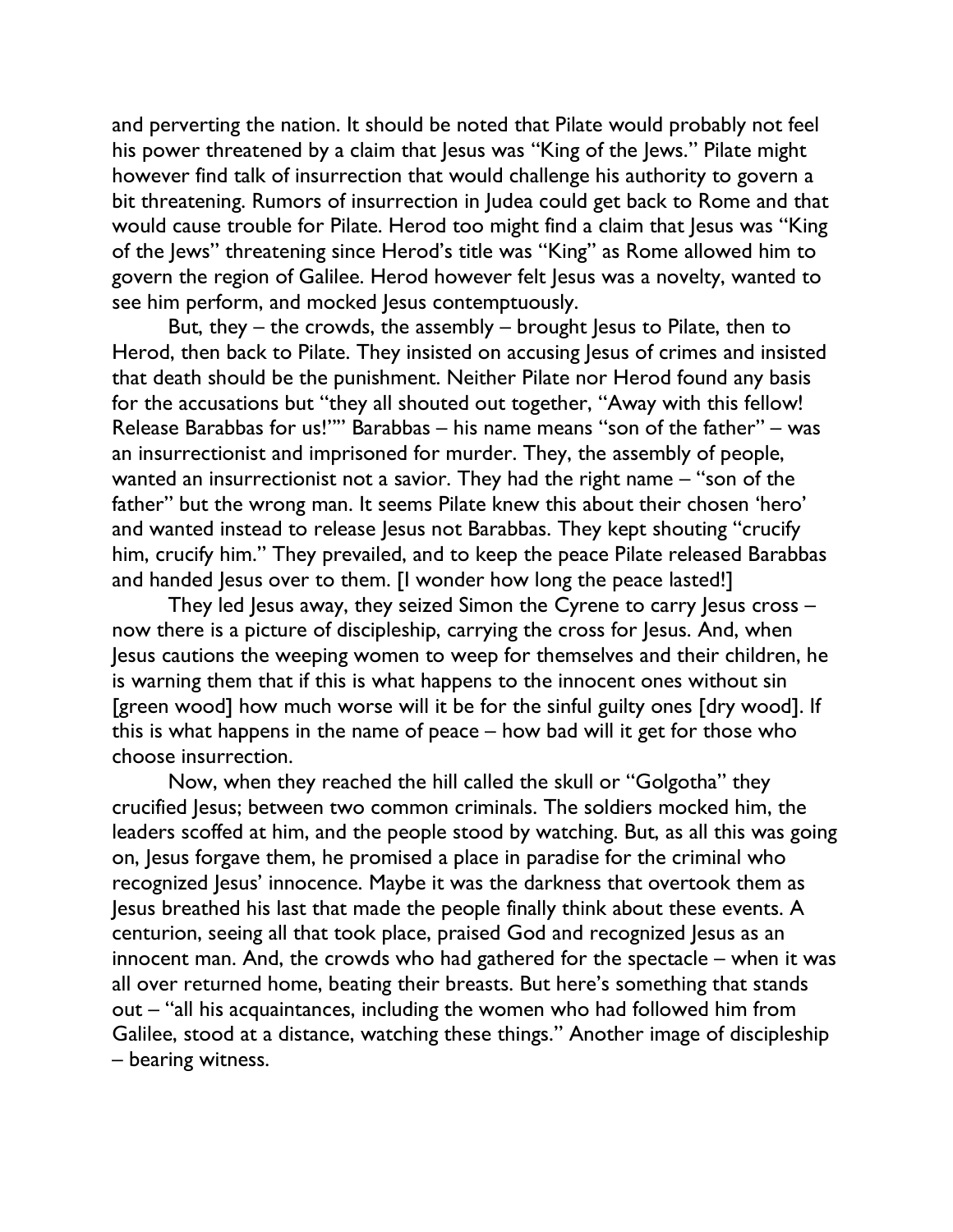They stood at a distance watching. They – the ones who knew Jesus, the women who loved him, anointed him with perfume, sat at his feet and listened to his teachings and the men who followed him, worked with him and learned from him. They watched. Now maybe they just were so shocked they didn't know how to respond so they watched. Too bad there weren't cell phones and social media at that time because I am sure there would be LOTS of Facebook and Instagram posts of that event. Everyone standing back and 'bearing witness.'

It is part of the call of discipleship to bear witness to the Gospel of Jesus Christ, and we in the church must learn the message from scripture; interpreting it for our lives. We must take these images and lessons to heart and seriously consider the place Jesus' crucifixion has in our faith. So – watching and learning are two things we must do.

But here's a good question to ponder – We are in that crowd watching those events, are we still standing at a distance and watching? Are we merely watching the suffering of others, maybe pondering the meaning? "When we stay silent as the innocent suffer persecution and death, are we responsible? We betray and deny Jesus when we ignore the pain of our world. We reject all that he has done for us. Even from the cross, the one who was obedient even to death proclaimed a message of love and acceptance: "Father forgive them; for they do not know what they are doing."<sup>1</sup> But we do know – we know all these things and we know the rest of the story that those on that hill, standing at a distance did not know. Yet, don't we sometimes just watch?

On Palm Sunday, I know that some of us want to be in that crowd that praises Jesus, shouts Hosanna "Blessed is the King who comes in the name of the Lord!" We want to watch his triumphal entry into Jerusalem – the height of his popularity. We want to be with the faithful women who stand at the foot of the cross, or weep as the soldiers beat Jesus. But we often do not recognize that the same crown shouted – "Crucify him, crucify him" and we are part of that crowd as well.

As we enter holy week and think about this journey to the cross that begins today, we should think about our presence with Jesus as he walks to the cross. Lucy Hogan writes in a commentary on this passage – "We do not always know what we are doing, but year after year we, the followers of Jesus, walk the way of the cross so that we can learn what we must do. We make the walk so

<sup>&</sup>lt;sup>1</sup> Hogan, Lucy Lind. "Luke 23:1-49, Commentary 2: Connecting the Reading with the World" Connections A Lectionary Commentary for Preaching and Worship. Year C, Volume 2, Lent through Pentecost. Green, Joel B., Long, Thomas G., Powery, Luke A., and Rigby, Cynthia L. eds. Westminster John Knox Press. 2018. 136-137. Print.